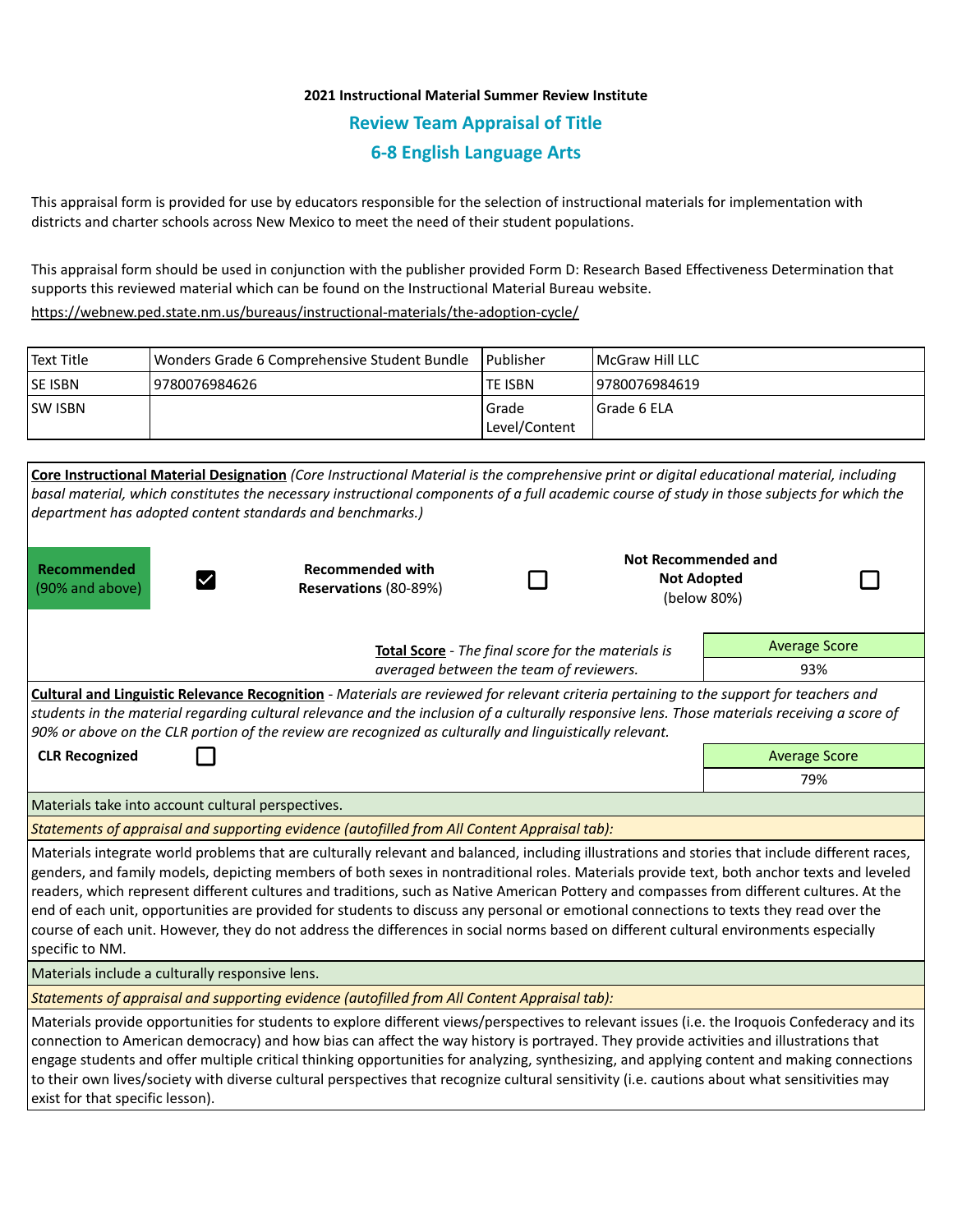**Structured Literacy Recognition** *- Materials are reviewed for relevant criteria pertaining to the support for teachers and students in the components of structured literacy. Those materials receiving a score of 90% or above on the structured literacy portion of the review are recognized as having high quality support for the components of structured literacy.*

**SL Recognized Contract Contract Contract Contract Contract Contract Contract Contract Contract Contract Contract Contract Contract Contract Contract Contract Contract Contract Contract Contract Contract Contract Contract** 

99%

Materials are informed by and based on the Science of Reading; reflect evidence-based teaching principles; and reflect evidence-based elements of structured literacy.

*Statements of appraisal and supporting evidence (autofilled from Structured Literacy/ELA Content Appraisal tab):* 

Materials follow a progression of skills outlined in the ELA 6th grade standards, allowing for interventions for phonemic awareness, phonics, fluency, vocabulary and comprehension. English Language Learners are supported through leveled texts and supports listed in lesson plans daily. Skills are organized in weekly routines and offer online and paper-pencil practice and review in vocabulary, literature and informational text comprehension skills, spelling, syntax, grammar, mechanics and usage, orthography, syllabication, prefixes and suffixes, morphology, semantics, and parts of speech as per the standards. Units follow a systemic pattern that progresses in difficulty. Instruction is explicit, challenging students to grow. All texts are available auditorily and rereading is a routine that supports the connection between oral and written language.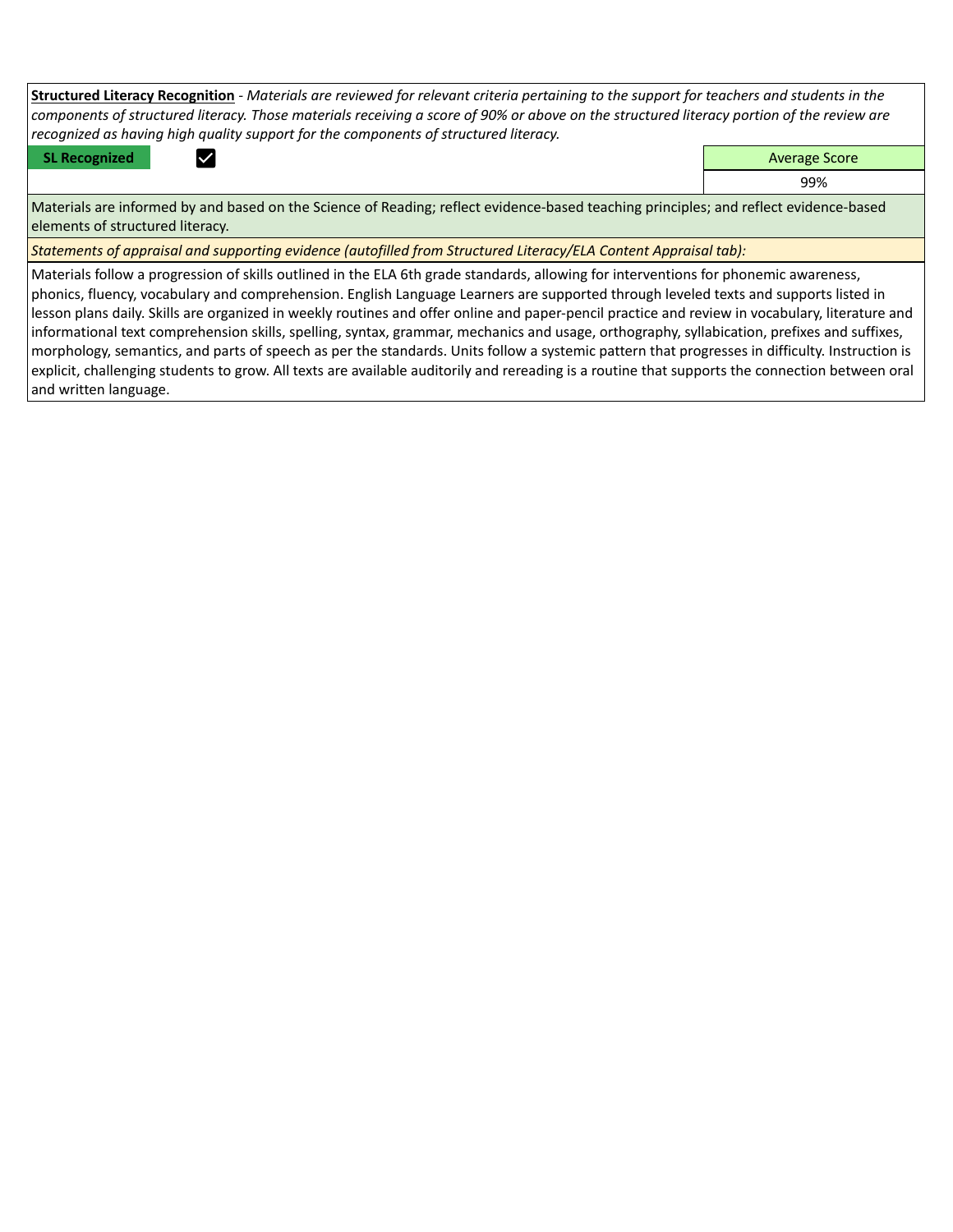**Standards Review** *- Materials are reviewed for alignment with the state adopted content standards, benchmarks and performance standards.*

Average Score

94%

Materials align with grade level ELA standards overall.

*Statements of appraisal and supporting evidence:* 

Overall, materials presented meet grade level standards. Materials offer a wide range of authors and texts from different genres. Materials provide many examples for the teacher to model to students. Students are asked to complete a variety of tasks to address standards in reading (citing evidence from the text) in whole group, small group and individually. Students have various writing tasks ranging from short note taking to longer research papers. However, there are some specific NM standards that are not met when it comes to New Mexico culture and diversity, such as understanding and cooperation within a variety of cultural settings.

Materials align to reading standards.

*Statements of appraisal and supporting evidence:* 

Materials provide multiple opportunities for students to practice and master reading standards with literature and nonfiction texts. Reading standards spiral throughout the materials, reinforcing skills. Leveled texts are provided for different levels of language learners ranging from beginning to advanced. Materials provide multicultural readings from authors such as Julia Alvarez and texts that deal with Native Americans. Materials provide students with opportunities to compare different texts and teacher materials provide different levels of question to help students deepen their understanding of what they have read.

Materials align to writing standards.

*Statements of appraisal and supporting evidence:* 

Materials provide various opportunities for students to master writing standards. Students answer and cite evidence, take notes and annotate materials. Throughout the units students have opportunities to write expository, narrative and argumentative texts. At the end of each unit, students have the opportunity to complete a research project.

Materials align to speaking and listening standards.

*Statements of appraisal and supporting evidence:* 

Materials provide students opportunities to master listening and speaking skills within a variety of contexts, with the exception of multicultural settings within the state of New Mexico. Students have many opportunities to master oral language through talking about prompts and small group discussion before they move into reading more complex texts and writing.

Materials align to language standards.

*Statements of appraisal and supporting evidence:* 

Materials align to language standards and offer students multiple opportunities to practice and master material. Students participate in small groups using different levels of questioning. Materials include cognates in Spanish for English academic vocabulary. Students have the option to have text read out loud to them in multiple languages, ensuring equitable access to all students. Finally, the materials offer support and scaffolds for language learners.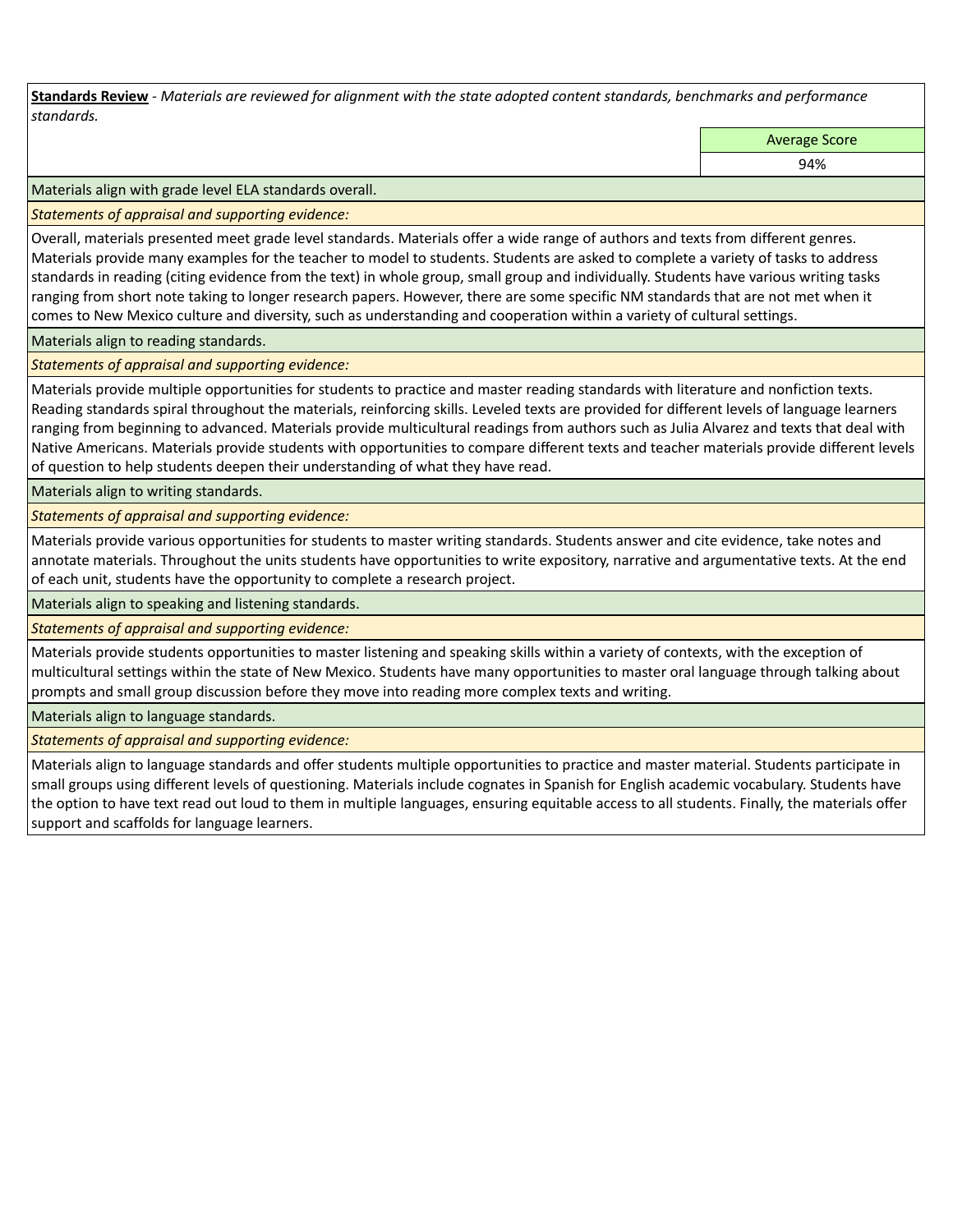**Structured Literacy Review** *- Materials are reviewed for relevant criteria pertaining to the support for teachers and students in the components of structured literacy.*

Average Score

99%

Materials are informed by and based on the Science of Reading; reflect evidence-based teaching principles; and reflect evidence-based elements of structured literacy.

*Statements of appraisal and supporting evidence:*

Materials follow a progression of skills outlined in the ELA 6th grade standards, allowing for interventions for phonemic awareness, phonics, fluency, vocabulary and comprehension. English Language Learners are supported through leveled texts and supports listed in lesson plans daily. Skills are organized in weekly routines and offer online and paper-pencil practice and review in vocabulary, literature and informational text comprehension skills, spelling, syntax, grammar, mechanics and usage, orthography, syllabication, prefixes and suffixes, morphology, semantics, and parts of speech as per the standards. Units follow a systemic pattern that progresses in difficulty. Instruction is explicit, challenging students to grow. All texts are available auditorily and rereading is a routine that supports the connection between oral and written language.

**ELA Content Review** *- Materials are reviewed for relevant criteria pertaining to the support for teachers and students in the specific content area reviewed.*

Average Score

97%

Materials provide a selection and range of high-quality texts worthy of students' time and attention, exhibiting exceptional craft and thought and/or providing useful information.

*Statements of appraisal and supporting evidence:* 

All texts are within the sixth grade lexile band. Texts vary in complexity and "ACT," Accessing Complex Text, support is provided to the teacher in order to scaffold students as necessary. Many texts support sixth grade Social Studies and Science standards, increasing student engagement with high interest topics. Literature selections represent several ethnicities, increasing interest of students of diverse cultures. Topics are up to date and therefore relatable to students. Text to text connections are made routinely. Text to self connections are missing except once or twice a unit through the Culturally Responsive Instruction lessons. Time magazine articles, genre studies and Reader's Theater strengthen learning, offer a break from routines, and are engaging for students.

Questions in the materials are high-quality text-dependent and text-specific questions. The overwhelming majority of these questions are text-specific and draw student attention to the particulars in the text.

*Statements of appraisal and supporting evidence:* 

All questions are text dependent and the curriculum requires students to cite evidence from the text for every answer. Questions focus on specific skills as denoted in the standards. Depth of Knowledge levels are noted for close reading queries. Questions refer to the text, explicitly asking students to focus on a section of the text for a specific purpose. There are not any factual recall questions. Questions expand to connections between texts. In the student workbook, Reading/Writing Companion, the skill for each question is noted above the question, thus reinforcing to students the skills they are practicing.

Materials provide scaffolding and supports to enable students' learning of English language arts.

*Statements of appraisal and supporting evidence:* 

Teaching materials provide scaffolding suggestions to the teacher for differentiation between approaching, on-level, and beyond readers during every lesson. English Language Learner scaffolding is available for every lesson and is distinguished by beginning, intermediate and advanced levels. Routines are established, enabling reinforcement of all concepts for learners. Leveled readers are available for approaching, on-level, beyond and ELL students for small group instruction. Academic language is enfolded into every lesson, as are cognates. Content connections are noted in the teacher materials to support learning. The curriculum spirals, thus reinforcing learning. All students have access to visual vocabulary cards. A variety of intervention resources are available, as are numerous informal and formal assessment tools.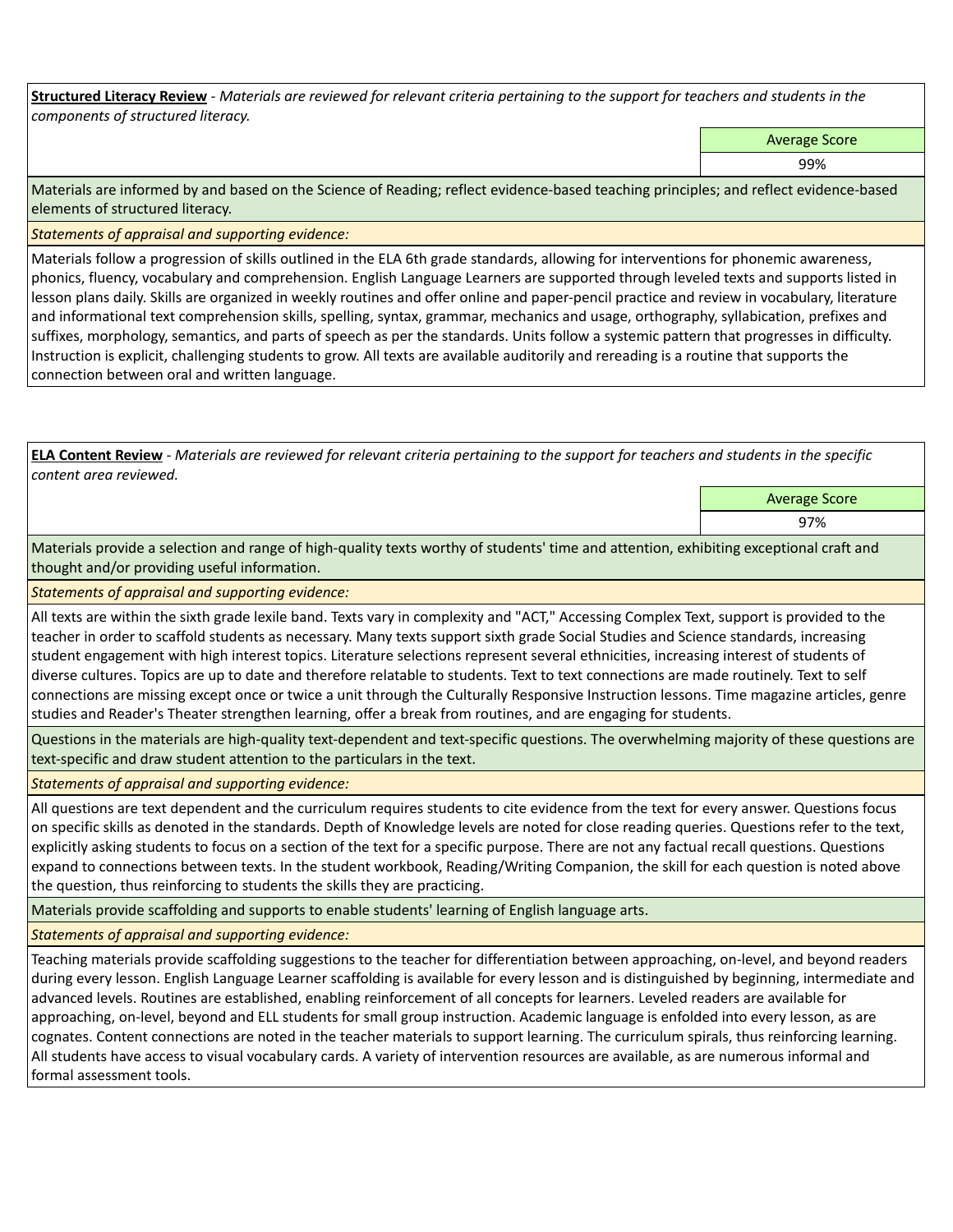**All Content Review** *- Materials are reviewed for relevant criteria pertaining to the support for teachers and students in the material regarding the progression of the standards, lesson structure, pacing, assessment, individual learners and cultural relevance.*

Average Score

88%

Materials are coherent and consistent with the standards that all students should study in order to be college and career ready.

*Statements of appraisal and supporting evidence:*

Materials cover all components of the standards and provide opportunities for students to learn each standard using both formative and summative assessments to evaluate learning. They provide age appropriate content that is relevant to students' lives and interests, building knowledge and linking multiple concepts to earlier lessons.

Materials are well designed and take into account effective lesson structure and pacing.

*Statements of appraisal and supporting evidence:*

Materials provide clear learning objectives at the beginning of each lesson, with opportunities for differentiated instruction that are tied to the learning objectives. They provide multiple opportunities for teacher modeling, choral reading, fluency practice, writing, and differentiated instruction that focuses on language objectives.

Materials support teacher planning, learning, and understanding of the standards.

*Statements of appraisal and supporting evidence:*

Materials provide instructional strategies such as ELL supports, small group instruction, and guiding questions that are clearly identified in the materials to help teachers plan learning experiences that focus on students' academic development and understanding of the materials. They also provide digital tools, such as visual vocabulary cards, small group leveled readers with audio, and interactive student binders, that support large group lessons.

Materials offer teachers resources and tools to collect ongoing data about student progress on the standards.

*Statements of appraisal and supporting evidence:*

Materials provide multiple opportunities to assess student learning based on CCSS but may not specifically assess NM specific strands. They provide both formal and informal assessment throughout units and end of unit assessments, including placement and diagnostic, fluency, running records, progress monitoring, and unit and benchmark assessments with various performance-based tasks, questions, and research and inquiry projects. Answer keys with rationale and rubrics with exemplars are provided to guide teachers in evaluating and interpreting student performance.

Materials support effective use of technology to enhance student learning.

*Statements of appraisal and supporting evidence:*

Materials provide digital foundational skills activities, online leveled readers with audio and interactive binders, videos, an online writer's notebook, and a digital resource toolkit with interactive read alouds, visual vocabulary cards, and interactive graphic organizers. They provide online assessments for both formative and summative assessments with analysis reports that include recommendations for reteaching and enrichment opportunities.

Materials can be easily customized for individual learners.

*Statements of appraisal and supporting evidence:* 

Materials provide both core and optional cross-curricular activities along with small group instruction, including leveled readers chosen by students to customize the curriculum to meet the needs and interests of various student populations. They provide strategies for ELL (beginning, intermediate, and advanced), Differentiated writing (approaching level, beyond level, and ELL) and small group differentiated instruction (approaching, on level, beyond level including Gifted and Talented strategies, and ELL).

Materials give all students extensive opportunities and support to explore key concepts.

*Statements of appraisal and supporting evidence:*

Materials provide ELL scaffolding (beginning, intermediate, and advanced), vocabulary, language support to access the text, and small group instruction (beginning, intermediate, and advanced), along with multiple research and inquiry projects. Online text provides summaries of the anchor text for each unit in 10 different languages including English, Spanish, Arabic, Chinese (Cantonese and Mandarin), Hmong, Korean, Tagalog, Urdu and Vietnamese.

Materials take into account cultural perspectives.

*Statements of appraisal and supporting evidence:*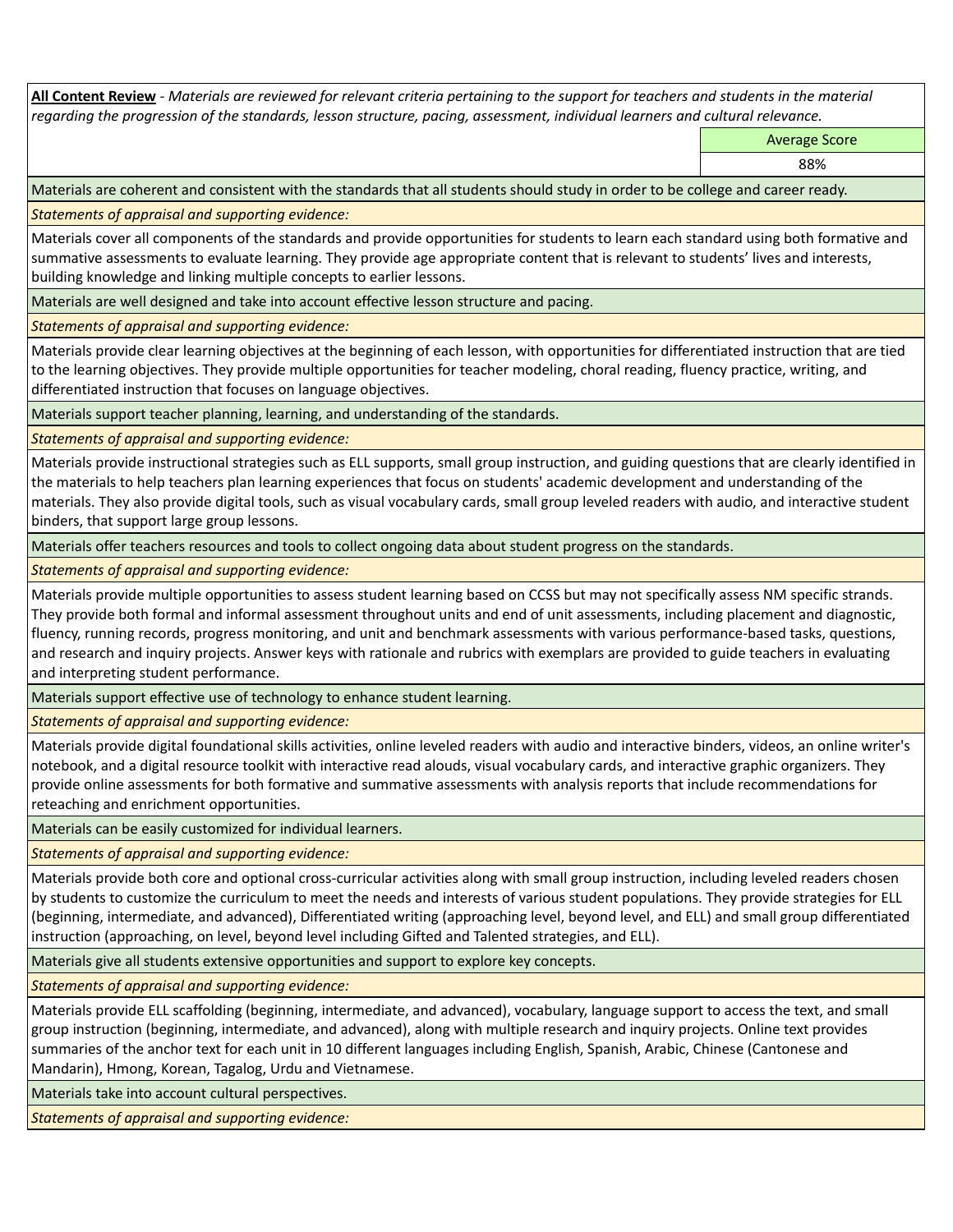Materials integrate world problems that are culturally relevant and balanced, including illustrations and stories that include different races, genders, and family models, depicting members of both sexes in nontraditional roles. Materials provide text, both anchor texts and leveled readers, which represent different cultures and traditions, such as Native American Pottery and compasses from different cultures. At the end of each unit, opportunities are provided for students to discuss any personal or emotional connections to texts they read over the course of each unit. However, they do not address the differences in social norms based on different cultural environments especially specific to NM.

Materials include a culturally responsive lens.

*Statements of appraisal and supporting evidence:*

Materials provide opportunities for students to explore different views/perspectives to relevant issues (i.e. the Iroquois Confederacy and its connection to American democracy) and how bias can affect the way history is portrayed. They provide activities and illustrations that engage students and offer multiple critical thinking opportunities for analyzing, synthesizing, and applying content and making connections to their own lives/society with diverse cultural perspectives that recognize cultural sensitivity (i.e. cautions about what sensitivities may exist for that specific lesson).